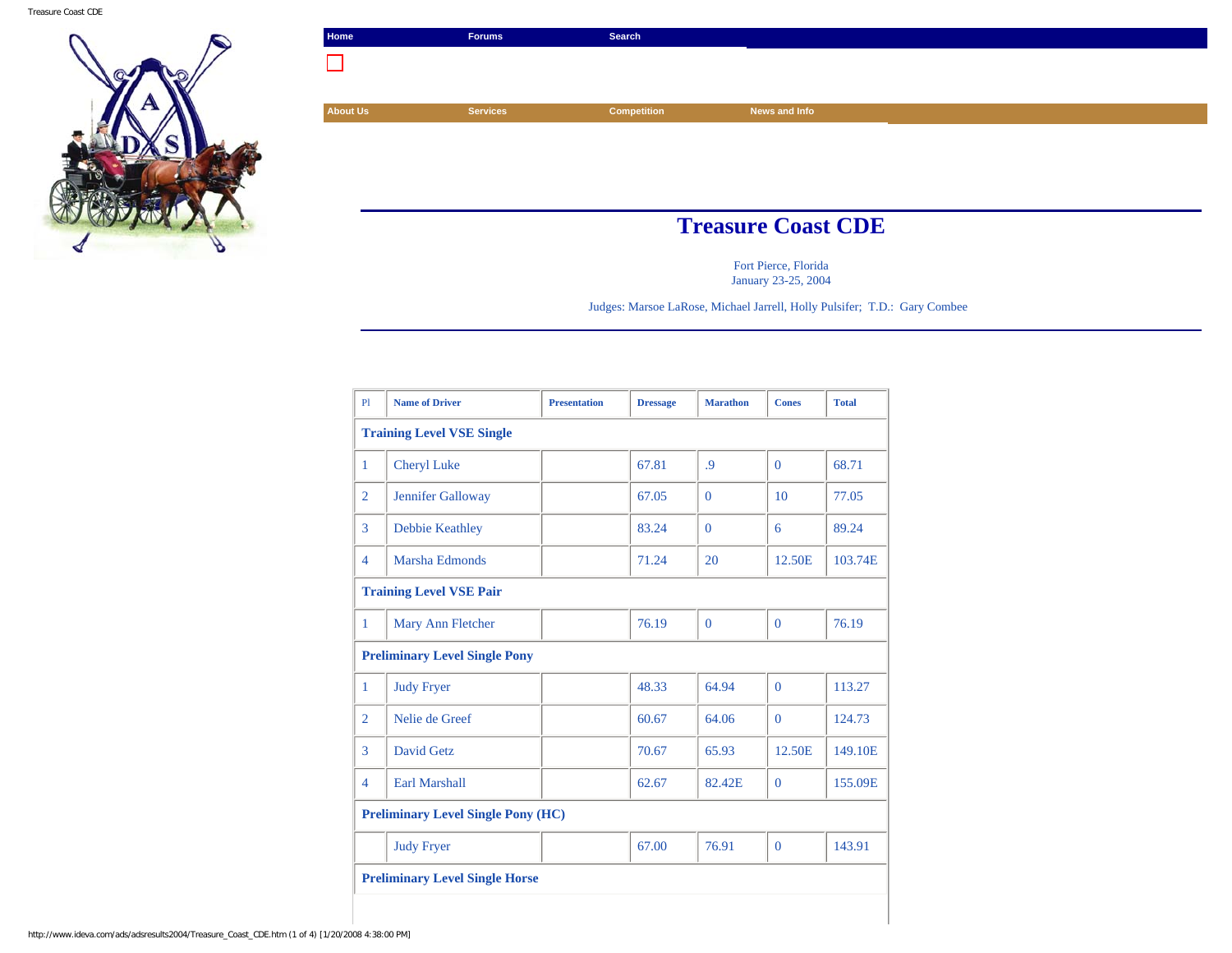| 1                                     | Julie Anthony                     |  | 69.67 | 70.94          | $\Omega$       | 140.61  |  |
|---------------------------------------|-----------------------------------|--|-------|----------------|----------------|---------|--|
| $\overline{2}$                        | <b>Debbie Buick</b>               |  | 68.67 | 90.54          |                | 159.21  |  |
| 3                                     | <b>Linda Evans</b>                |  | 67.33 | 113.18E        | 10             | 190.51E |  |
|                                       | <b>Training Level Single Pony</b> |  |       |                |                |         |  |
| 1                                     | <b>David Schneider</b>            |  | 49.52 | $\overline{0}$ | $\mathbf{0}$   | 49.52   |  |
| $\overline{2}$                        | <b>Joanne Wilson</b>              |  | 48.76 | 7.4            | 5              | 61.16   |  |
| 3                                     | <b>Linda Fritchle</b>             |  | 61.71 | 25.8           | 15             | 102.31  |  |
| $\overline{4}$                        | <b>Jody Lante</b>                 |  | 64.76 | 32.25E         | 18375E         | 115.76E |  |
|                                       | <b>Training Level Gaited Pair</b> |  |       |                |                |         |  |
| $\mathbf{1}$                          | Kathie Beeson (HC)                |  | 67.05 | 24.80          | 5              | 96.85   |  |
| <b>Training Level Pony Pair</b>       |                                   |  |       |                |                |         |  |
| $\mathbf{1}$                          | <b>Mark Navatril</b>              |  | 81.14 | 6.6            | 17             | 104.74  |  |
| <b>Training Level Single Horse</b>    |                                   |  |       |                |                |         |  |
| $\mathbf{1}$                          | Charlie burrell                   |  | 55.62 | $\mathbf{0}$   | $\mathbf{0}$   | 55.62   |  |
| $\overline{2}$                        | <b>Helen Tomach</b>               |  | 56.73 | $\mathbf{1}$   | $\mathbf{0}$   | 57.76   |  |
| $\overline{3}$                        | <b>Laura Howell</b>               |  | 57.90 | $\overline{0}$ | $\mathbf{0}$   | 57.90   |  |
| $\overline{4}$                        | <b>Fred Merriam</b>               |  | 48.05 | 10             | $\mathbf{0}$   | 58.05   |  |
| 5                                     | <b>Jean Thornton</b>              |  | 58.67 | $\overline{0}$ | 5              | 63.67   |  |
| 6                                     | <b>Francine Arrington</b>         |  | 54.48 | 8.8            | 5              | 68.28   |  |
| 7                                     | <b>Robert Tolmach</b>             |  | 67.71 | 49             | 5              | 115.71  |  |
| 8                                     | <b>William Collins</b>            |  | 73.52 | 43.80          | 10             | 127.32  |  |
| 9                                     | Juliana Moore                     |  | 70.10 | 61.25E         | 5              | 136.35  |  |
| <b>Preliminary Level Single Horse</b> |                                   |  |       |                |                |         |  |
| $\mathbf{1}$                          | Marna Egyed                       |  | 46.33 | 64.94          | $\overline{0}$ | 111.27  |  |
| $\overline{2}$                        | Leanna Totten                     |  | 42.0  | 71.4           | 5              | 118.40  |  |
| $\overline{3}$                        | Jerry Hagaman                     |  | 43.67 | 62.6           | 15             | 121.27  |  |
| $\overline{4}$                        | Paul Nordan                       |  | 50.67 | 66.25          | 5              | 121.92  |  |
| 5                                     | Lynda Jowers                      |  | 54    | 63.34          | 10             | 127.34  |  |
|                                       |                                   |  |       |                |                |         |  |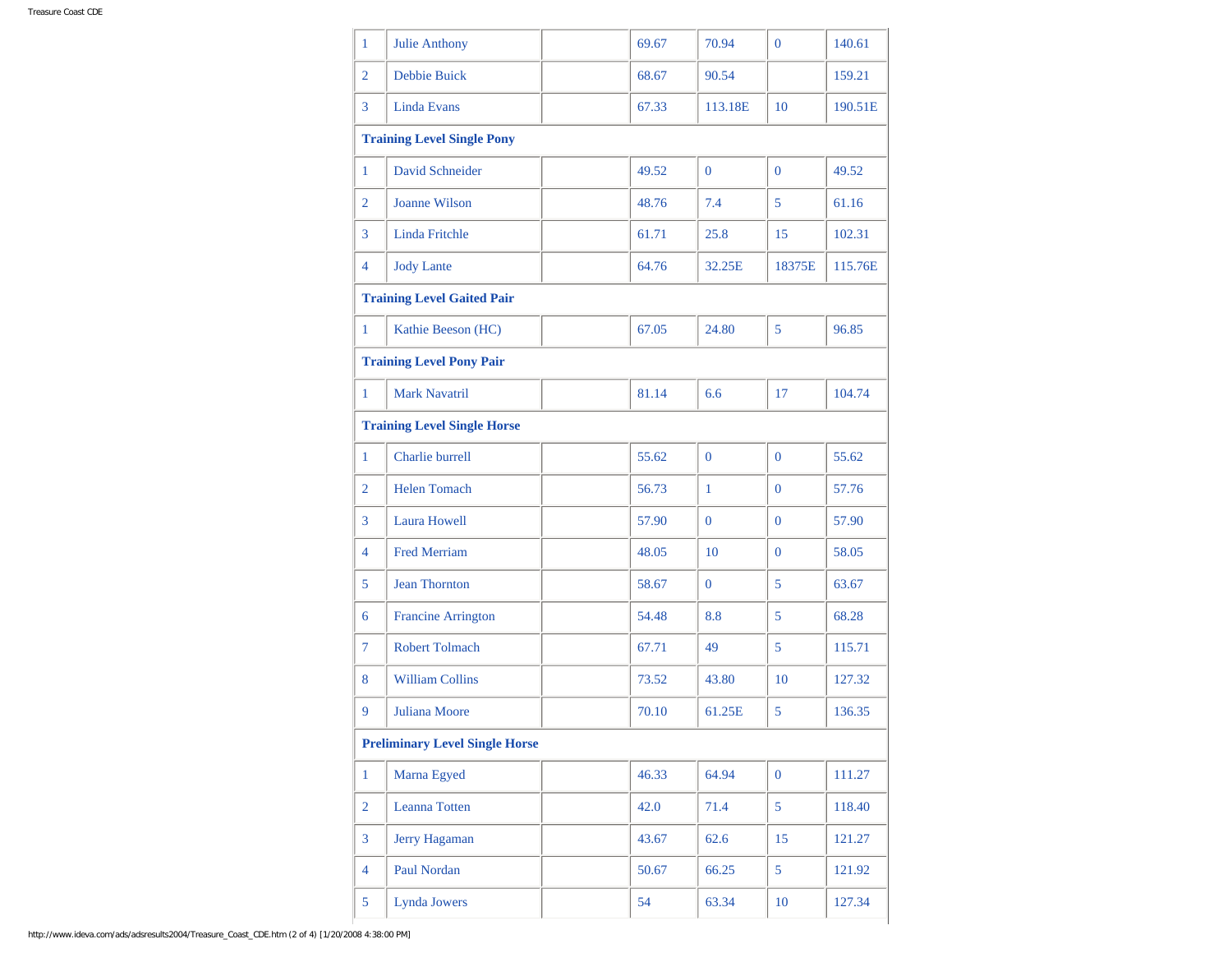| 6                                        | <b>Margy Cox</b>                    |  | 57    | 76.87   | 20             | 153.87  |  |
|------------------------------------------|-------------------------------------|--|-------|---------|----------------|---------|--|
| $\tau$                                   | <b>Philip Needs</b>                 |  | 68.33 | 96.09E  | 5              | 169.42  |  |
| <b>Preliminary Level Pair Pony</b>       |                                     |  |       |         |                |         |  |
| 1                                        | <b>Bob Giles</b>                    |  | 62.67 | 66.63   | $\mathbf{0}$   | 129.30  |  |
| $\overline{2}$                           | <b>Bill Hunt</b>                    |  | 67    | 78.92   | 26.50          | 172.42  |  |
|                                          | <b>Preliminary Level Pair Horse</b> |  |       |         |                |         |  |
| $\mathbf{1}$                             | Alan Aulson                         |  | 50.67 | 63.94   | 5              | 119.61  |  |
| $\overline{2}$                           | <b>Ellen</b> Epstein                |  | 55.67 | 66.03   | 5              | 126.70  |  |
| $\overline{3}$                           | <b>John Porter</b>                  |  | 79.33 | 125.66  | $\overline{0}$ | 204.99  |  |
| 4                                        | <b>Stokes Von Pantz</b>             |  | 58.33 | 137.59  | 6.25E          | 202.17E |  |
| 5                                        | <b>Jock Cowperthwaite</b>           |  | 55.67 | 171.99E | 5              | 232.66E |  |
| <b>Preliminary Level Multiple Pony</b>   |                                     |  |       |         |                |         |  |
| $\mathbf{1}$                             | <b>Allison Stroud</b>               |  | 48.33 | 93.79   | 15             | 157.12  |  |
| <b>Preliminary Level Multiple Horse</b>  |                                     |  |       |         |                |         |  |
| $\mathbf{1}$                             | <b>Anna Nordin</b>                  |  | 52.33 | 84.28   | 34             | 170.61  |  |
| <b>Intermediate Level Single Pony</b>    |                                     |  |       |         |                |         |  |
| 1                                        | <b>Cloyd Ramsey</b>                 |  | 61.01 | 64.81   | 5              | 130.82  |  |
| <b>Intermediate Level Single Horse</b>   |                                     |  |       |         |                |         |  |
| $\mathbf{1}$                             | Dona Love                           |  | 46.29 | 66.95   | $\mathbf{0}$   | 116.24  |  |
| $\overline{2}$                           | Marjas Becker                       |  | 40.32 | 77.40   | $\mathbf{0}$   | 117.72  |  |
| 3                                        | <b>Carole Dailley</b>               |  | 55.68 | 66.95   | 5              | 127.63  |  |
| <b>Intermediate Level Pair Horse</b>     |                                     |  |       |         |                |         |  |
| 1                                        | <b>David Saunders</b>               |  | 62.51 | 55.36   | 10             | 127.87  |  |
| $\overline{2}$                           | <b>Larry Poulin</b>                 |  | 55.04 | 85.34   | 15             | 155.38  |  |
| <b>Intermediate Level Multiple Horse</b> |                                     |  |       |         |                |         |  |
| $\mathbf{1}$                             | <b>Chester Weber</b>                |  | 37.12 | 74.12   | 17             | 128.24  |  |
| $\overline{2}$                           | <b>James Richards</b>               |  | 52.05 | 274.49  | 20             | 346.54  |  |
|                                          |                                     |  |       |         |                |         |  |